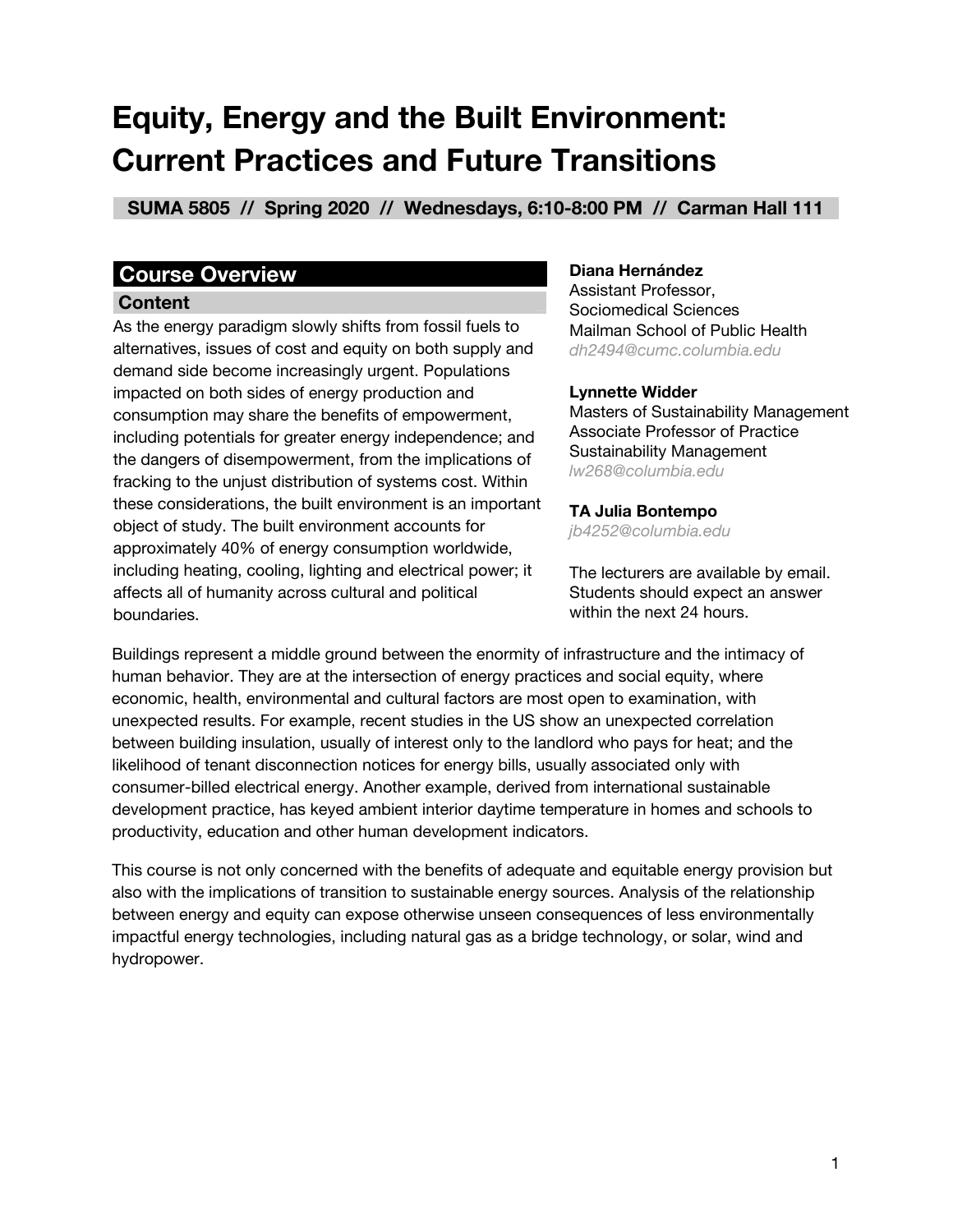## **Structure \_**

The idea of "just transitions" will be explored in this context, drawing upon comparative policy approaches from different US state and international contexts. Concepts will be made tangible in case studies drawn from New York City, from your own experiences, from collaboration with a NY-based NGO and through a field trip. Leveraging the professors' connections to primary research on building energy in New York City, a term project will look at two comparative residential sites, one culled from your own journaling and experiences. Interviews, technologies that track conditions in real time, energy bills and construction analysis will all be used to assess the current and potential future effects of the cost, source and availability of building energy on different households. Students will also complete two individual assignments –a field trip reflection that will include a modest research component and a self-analysis of thermal comfort in the form of a journal – in addition developing a team term research project that compares your own energy journaling to the experience of New Yorkers currently working with the not-for-profit Heat Seek.

This course will be structured using project-based learning opportunities to understand, through the lens of inclusion and equity, the intersection between technical building energy systems and the factors that influence how buildings are experienced. Specific to this course is its integrative scope, which will consider the financial, policy, physical and human factors that exist under current and prospective future energy systems. Students will gain technical knowledge and methodological skills to assess buildings and the systems that make them livable based on micro- and macro-level factors. These include but are not limited to: research into the legacy of housing, energy and equity in New York City; the operation and application of current building assessment instrumentation; spreadsheet-based energy assessment, including those used in engineering, architectural and operational contexts; interview-writing and completion; and visualization techniques.

# **Learning Objectives \_\_\_\_\_\_\_\_\_\_\_\_\_\_ \_\_\_\_\_\_\_\_\_\_\_\_\_\_\_\_\_\_\_\_\_\_\_\_\_\_\_\_\_\_\_**

By the end of this course, students will be able to:

- Define the temporal, spatial, demographic and socio-economic dimension of energy equity
- Identify systems interconnection of architecture, policy, technology and human factors in assessing energy equity
- Identify both physical and intangible aspects affecting energy equity, especially at the building scale
- Define governance strategies and pitfalls to address energy equity
- Propose specific frameworks that characterize energy equity risks, the actors involved and pathways towards sustainability
- Apply basic protocols of building energy assessment using equipment loaned by the course
- Synthesize and present complex systems to explore threats to equity during sustainable energy transitions
- Engage stakeholders and consider their perspectives when solving problems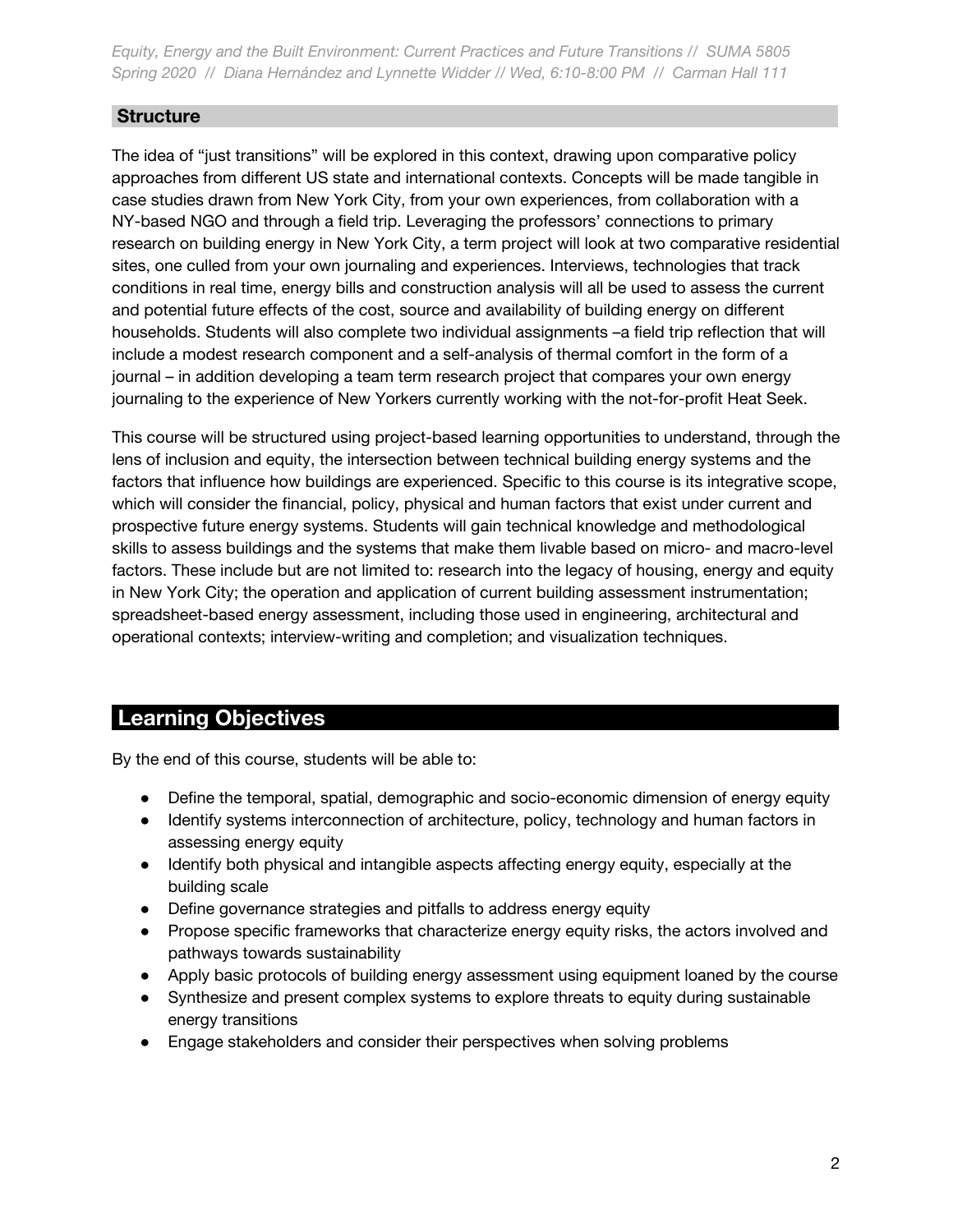# **Readings and Websites\_\_\_\_\_\_\_\_\_\_\_ \_\_\_\_\_\_\_\_\_\_\_\_\_\_\_\_\_\_\_\_\_\_\_\_\_\_\_\_\_\_\_**

All reading material, composed of peer-reviewed articles, news articles and technical reports will be made available through coursework and will be discussed during lessons. No specific coursebooks are mandatory, although recommended books/websites for the class are listed below. The students are encouraged to post any relevant documentation of any kind on the class' discussion page to illustrate the many facets of water security.

- **-** Alisdair McGregor, Cole Roberts and Fiona Cousins, Two Degrees. The Built Environment and Our Changing Climate (Routledge, 2013)
- **-** James Marston Fitch, American Building: The Environmental Forces that Shape It (Various editions) <https://www.sbse.org/>See this webpage for overview lectures and technical approaches to building energy and sustainability
- **-** <https://www.ibp.fraunhofer.de/en/expertise/energy-efficiency-and-indoor-climate.html>See this webpage for state-of-the-art research and tracking of energy efficiency and thermal comfort and health
- **-** <https://www.homeinnovation.com/>Organization focused on market research and uptake of energy efficiency and new energy options for residential construction

# **Resources \_\_\_\_ \_\_\_\_\_\_\_\_\_\_\_\_\_\_\_\_\_\_\_\_\_\_\_\_\_\_\_\_\_\_ \_\_\_\_\_\_\_\_\_\_\_\_\_\_\_\_\_\_**

### **Writing Center**

The Writing Center provides writing support to undergraduate and graduate students. In one-on-one consultations and workshops, consultants offer feedback and strategies to help you improve at every stage of your writing, from brainstorming to final drafts. <https://www.college.columbia.edu/core/uwp/writing-center>

#### **Columbia University Library**

Books are underused and underrated, but you have access to Columbia's extensive library system. Check out the online catalogue. Avery is the world's largest architectural library, visit it before you graduate. <https://clio.columbia.edu/>

#### **SPS Academic Resources**

The Office of Student Affairs provides students with academic counseling and support services such as online tutoring and career coaching. <http://sps.columbia.edu/student-life-and-alumni-relations/academic-resources.>

#### **Columbia University Information Technology (CUIT) Computer Use Policy**

Columbia University requires that all individuals accessing University electronic information resources to abide by the standards of acceptable usage indicated within this policy. The University is not responsible for information or materials residing on non-University systems or available over publicly accessible networks even if accessed via the University's network. Such materials do not necessarily reflect the attitudes, opinions, or values of the University, its trustees, faculty, staff, or students. Columbia University's network and computing technology provides information, data, and communication services. Responsible use of electronic information resources is necessary to create and maintain an open community of responsible users based on mutual respect and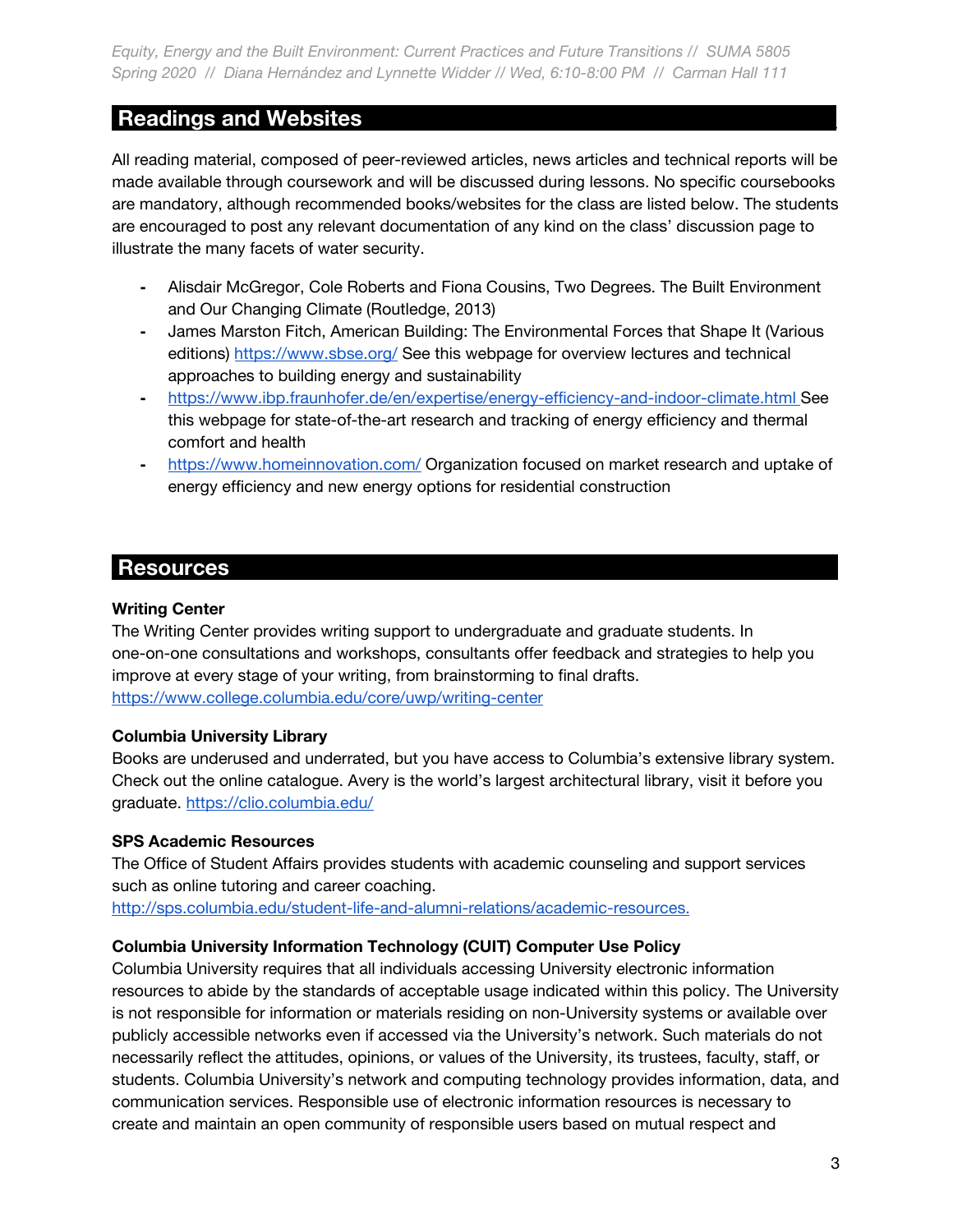cooperation, commitment to the integrity of resources and data, and compliance with all University policies and federal, state, and local statutes.

# **Course Requirements and Assignments \_**

There are three individual assignments and one multipart collaborative research-based project required of this course. Submission requirements and due dates are also listed below. All submissions must be uploaded to courseworks before the start of class on the day due.

The three individual assignments will challenge students to reflect upon the history of energy equity in the built environment through readings; to consider the history of the built environments energy systems from a social perspective based upon a field trip; and to document their own experience of thermal comfort, physiologically and spatially, and its effect on their daily lives. These are all individual assignments. The three individual assignments are:

- **1.** Weekly readings and responses to readings on course topics (an average of 35-50 pages of readings for each class with web posts on courseworks due at 2:00 PM before class)
- **2.** A field trip to The Lower East Side Tenement Museum (1500 word response due Week 4)
- **3.** Entries in a daily journal, maintained over the course of the semester, of personal thermal comfort in the built environment including use of energy assessment equipment (daily notes on weather, interior climate, productivity, mood and health; journal due in last week of class)

The long-form assignment has two parts, one observational and field work-based, another based on information provided by the not-for-profit Heat Seek. Students will collaborate in teams of 4-5, each of which will complete a comparative building energy analysis of their own thermal comfort journaling and information provided by Heat Seek on the people for whom they advocate. To assist students, progressive assignments will be due through out the semester (see separate assignment sheet). The team members will be assigned by the professors and, if needed, regrouped to ensure equitable distribution of student effort and learning:

- **1.** Create a replicable method to extract the findings from your journal to serve as a comparative basis for the information that will be provided by Heatseek case studies;
- **2.** Analyze and evaluate the information on participants' energy concerns in the Heatseek case studies;
- **3.** Compile documentation including drawings, historical information, energy bills, policy documents and building measurements of the buildings at stake;
- **4.** Develop a hypothesis that includes both diagnosis of current building energy conditions and proposals for changes to conditions by which energy is deployed, sourced and/or billed;
- **5.** Complete adequate research to support your hypothesis;
- **6.** Develop and refine visualization strategies for representing your findings;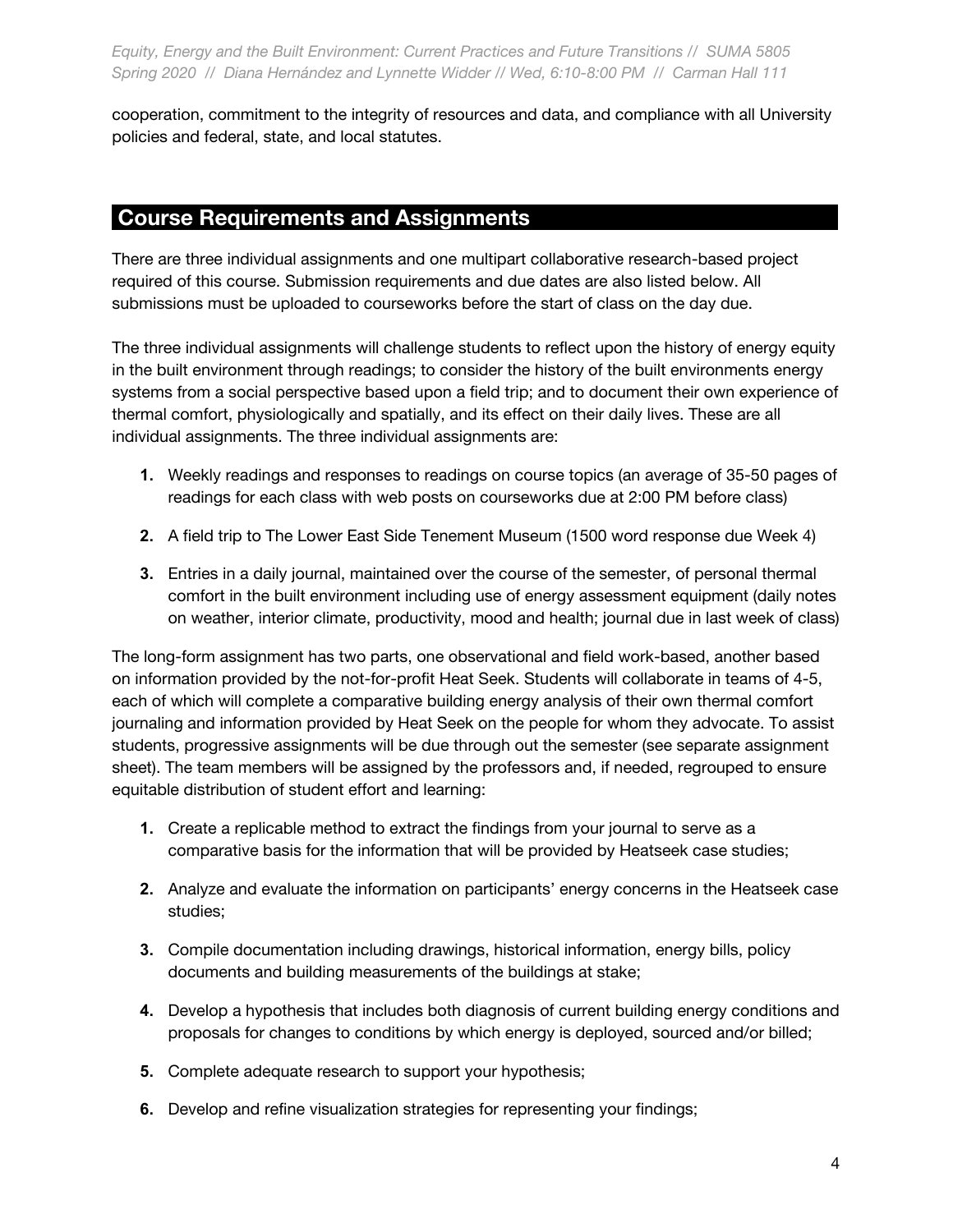**7.** Present research findings to the rest of the class and invited stakeholders, including proposed household-scaled strategies for just energy transition in the New York City. A revised final slide deck including bibliography and back-up documentation will be due on the first day of exam week, May 5th.

# **Evaluation and Grading \_**

The final grade will be calculated as described below, based upon a standard A-F scale:

| <b>Assignment</b>                                                           | % of Grade |
|-----------------------------------------------------------------------------|------------|
| In class participation, attendance and web posts prior to class on readings | 15         |
| Essay, NYC Tenement Museum (1500 word paper)                                | 15         |
| Thermal comfort journal for duration of course                              | 25         |
| Comparative thermal comfort group project (process)                         |            |
| Comparative thermal comfort project presentation (product)                  |            |

# **Course Policies \_**

#### **Participation and Attendance \_**

We expect you to come to class on time and thoroughly prepared. We will keep track of attendance and look forward to an interesting, lively and confidential discussion. If you need to miss a class for any reason, you must notify us and/or the TA the absence with us in advance. Absence not communicated at least 24 hours before class will constitute an unexcused absence except in the case of documented personal or health emergencies. Unexcused absences will result in the forfeiture of credit in the class participation portion of the grade. Multiply unexcused absences can result in a failing grade.

## **Late Work \_**

There will be no credit granted to any written assignment that is not submitted on the due date noted in the course syllabus. In the case of documented personal or medical emergency, contact the professors as quickly as possible.

#### **Citation and Submission \_**

All written assignments must follow one of the recommended citation format ([see this link](https://library.columbia.edu/libraries/undergraduate/citationguide.html)), cite sources, and be submitted to the course website or as specified. Your written journals will be returned to you after grading.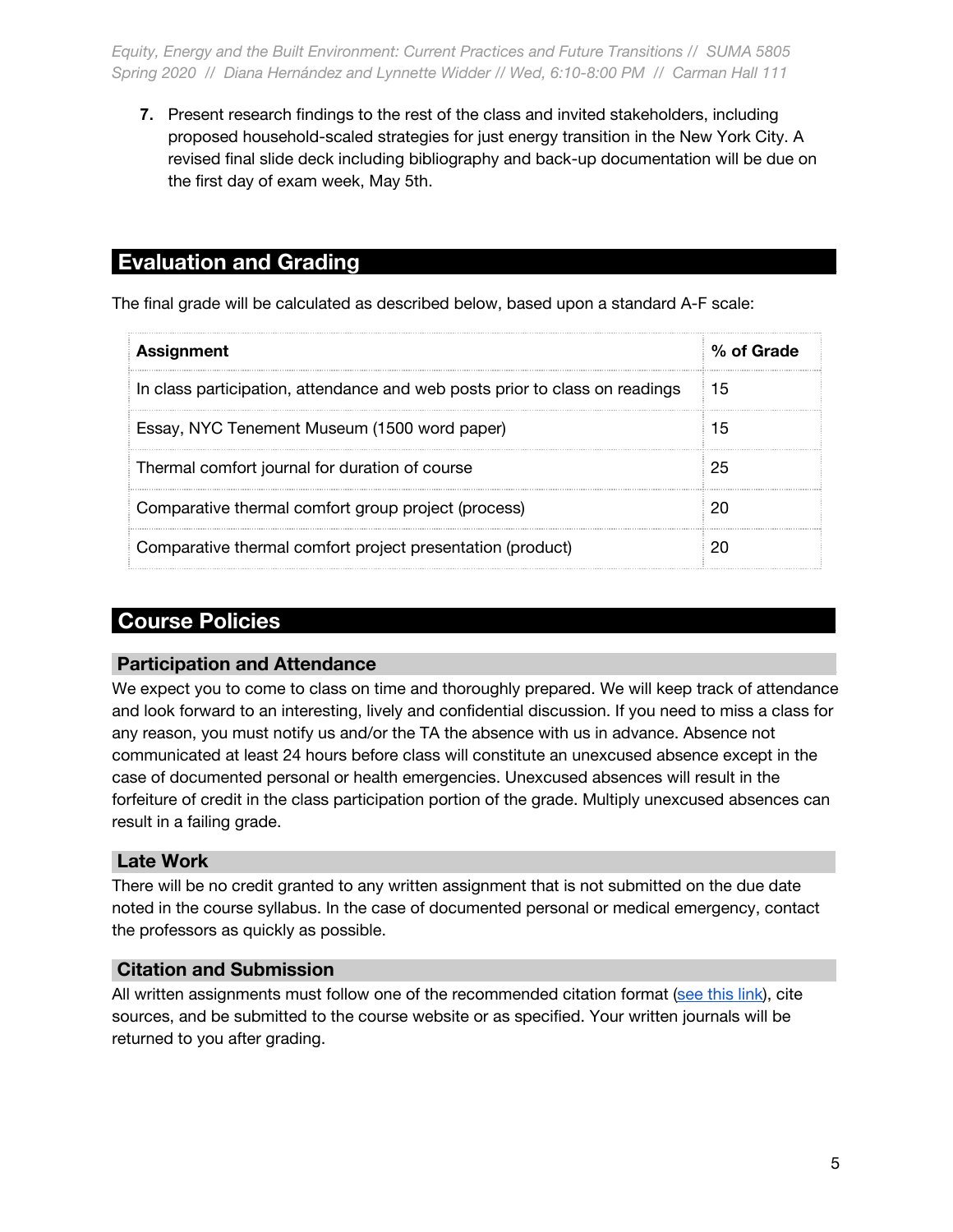# **School Policies \_**

# **Copyright Policies \_**

Please note—Due to copyright restrictions, online access to this material is limited to instructors and students currently registered for this course. Please be advised that by clicking the link to the electronic materials in this course, you have read and accept the following:

The copyright law of the United States (Title 17, United States Code) governs the making of photocopies or other reproductions of copyrighted materials. Under certain conditions specified in the law, libraries and archives are authorized to furnish a photocopy or other reproduction. One of these specified conditions is that the photocopy or reproduction is not to be "used for any purpose other than private study, scholarship, or research." If a user makes a request for, or later uses, a photocopy or reproduction for purposes in excess of "fair use," that user may be liable for copyright infringement.

### **Academic Integrity \_**

Columbia University expects its students to act with honesty and propriety at all times and to respect the rights of others. It is fundamental University policy that academic dishonesty in any guise or personal conduct of any sort that disrupts the life of the University or denigrates or endangers members of the University community is unacceptable and will be dealt with severely. It is essential to the academic integrity and vitality of this community that individuals do their own work and properly acknowledge the circumstances, ideas, sources, and assistance upon which that work is based. Academic honesty in class assignments and exams is expected of all students at all times. SPS holds each member of its community responsible for understanding and abiding by the SPS Academic Integrity and Community Standards posted at [http://sps.columbia.edu/student-life-and-alumni-relations/academic-integrity-and-community-stan](http://sps.columbia.edu/student-life-and-alumni-relations/academic-integrity-and-community-standards.) [dards.](http://sps.columbia.edu/student-life-and-alumni-relations/academic-integrity-and-community-standards.) You are required to read these standards within the first few days of class. Ignorance of the

School's policy concerning academic dishonesty shall not be a defense in any disciplinary proceedings.

Plagiarism will be recognized and will result in forfeiture of all credit for the written assignment in which plagiarized text has been used.

## **Accessibility \_**

Columbia is committed to providing equal access to qualified students with documented disabilities. A student's disability status and reasonable accommodations are individually determined based upon disability documentation and related information gathered through the intake process. For more information regarding this service, please visit the University's Health Services website: [http://health.columbia.edu/services/ods/support.](http://health.columbia.edu/services/ods/support)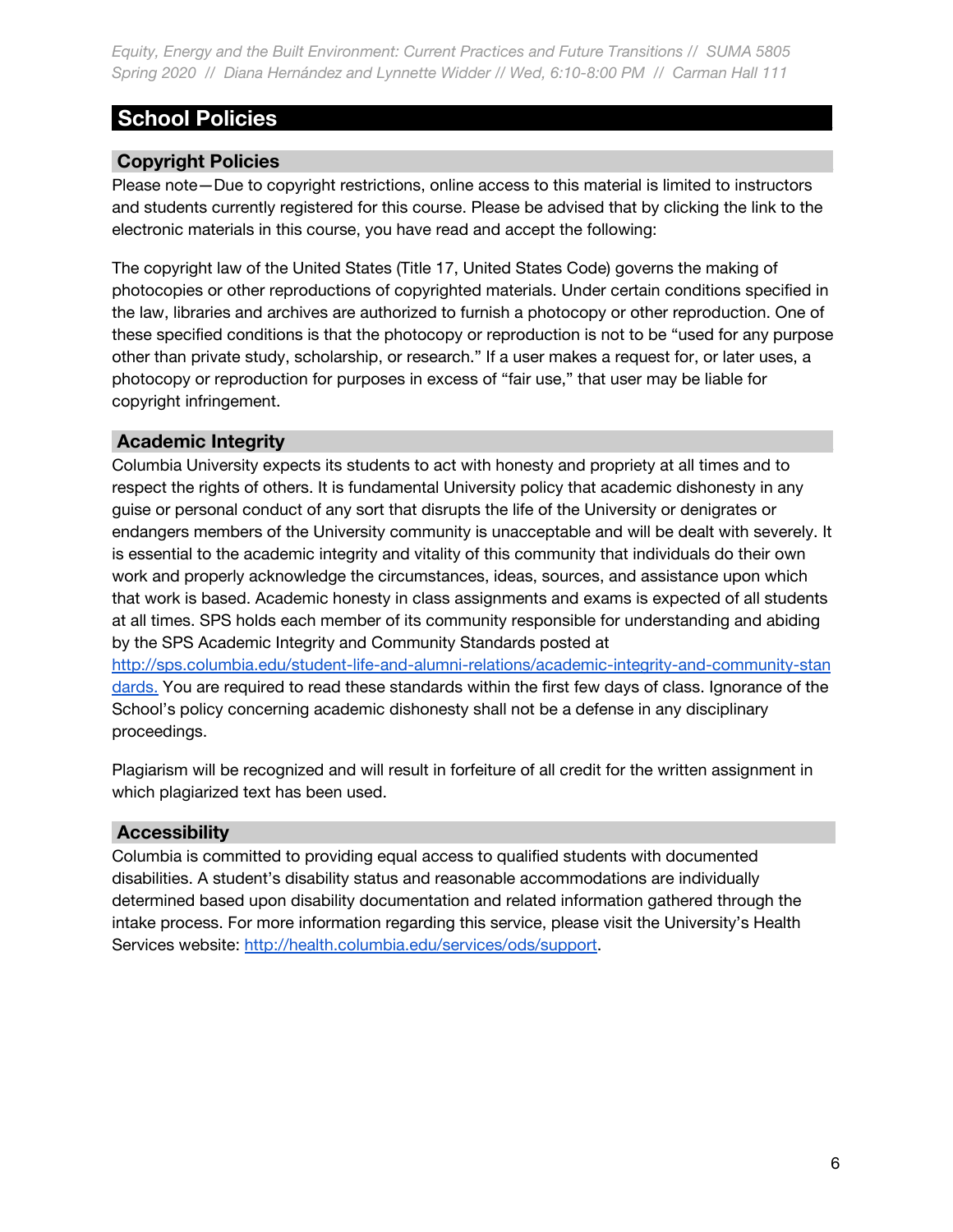# **Course Schedule and Calendar \_**

# **Part I: Energy, Empathy and Equity \_**

## **Week 1 Jan 22: Introduction to Concepts and Course Content**

- **Lecture (DH/LW):** Energy forms and their Cultural Context Energy Burden, Energy Parity, Energy Insecurity, Thermal and Electrical Energy, Thermal Comfort, Urban Microclimates
- **Reading:**
	- Sandra Lenzholzer, Weather in the City: How Design Shapes the Urban Climate (naioio publishers: Rotterdam, 2015) Chapter 1 and 2, pp. 18-51 (33 pp.);
	- Peter Silver et al, Introduction to Architectural Technology p. 72-75 (3 pp);
	- Horta, A., Wilhite, H., Schmidt, L., & Bartiaux, F. (2014). Socio-technical and cultural approaches to energy consumption: An introduction. Nature and Culture, 9(2), 115-121. (6 pp)
	- Hernández, D. (2015). Sacrifice along the energy continuum: a call for energy justice. Environmental Justice, 8(4), 151-156.
- Assignment: Scheduling of visit to Lower East Side Tenement Museum

### **Week 2 Jan 29: Historic Building Types and their Energy/Wellbeing Scenarios**

- **Lecture (LW):** Residential Design and Building in New York City/Responses
- **Reading:**
	- Richard Plunz, A History of Housing in New York City, Preface (10 pages) als[o see](https://web.a.ebscohost.com/ehost/ebookviewer/ebook/ZTAyNXhuYV9fMTgyMTQ1N19fQU41?sid=e6a73a54-bd7d-4c31-990a-219d2d8da4eb@sessionmgr4008&vid=0&format=EB&rid=1) this link to review floor plans from the 1890s onwards;
	- Michael Osman, Modernism's Visible Hand (Chapter 1 excerpt, 31-44) (13 pp);
	- Daniel Barber, 'Climate Sensitive Architecture as a Blueprint' RCC Perspectives , No. 2, Energizing the Spaces of Everyday Life: Learning from the Past for a Sustainable Future (2019), pp. 77-86 (9 pp)
- **Assignment:** Thermal comfort/energy drawndown journal; Essay questions for Tenement Museum visit response

#### **Fieldtrip: Lower East Side Tenement Museum**

#### **Week 3 Feb 5: Powerless: The Human Side of Household Energy**

- **Lecture (DH):** Introduction to key concepts and framing of energy insecurity and energy justice
- **Readings:**
	- Jessel, S. G., & Hernández, D. (2019). Energy, Poverty, and Health in a Changing Climate: A Conceptual Review of an Emerging Literature. Frontiers in Public Health, 7, 357;
	- Hernández, D. (2016). Understanding 'energy insecurity' and why it matters to health. Social Science & Medicine, 167, 1-10 (10 pp);
	- Hernández, D., & Siegel, E. (2019). Energy insecurity and its ill health effects: A community perspective on the energy-health nexus in New York City. Energy Research & Social Science, 47, 78-83.
- Assignment: Submit first journal entries (scan/submit on courseworks) for feedback and correction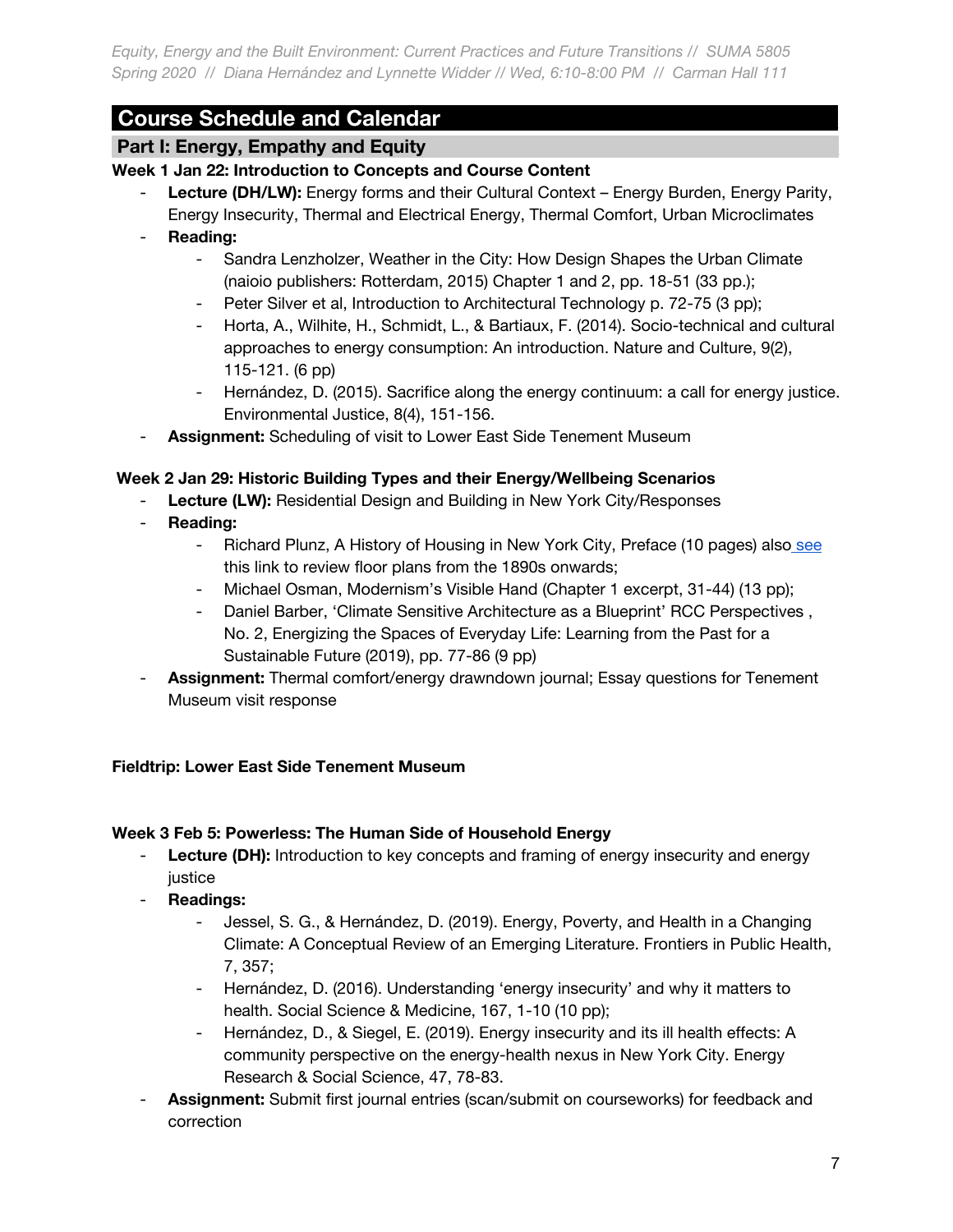# **Part II: Thermal Energy**

## **Week 4 Feb 12: Guest Lecture Heat Seek**

- **Lecture:** Noelle Francois, Executive Director and Anthony Damelio, Director of Programs
- **Readings:**
	- <https://heatseek.org/>
	- [https://www.nydailynews.com/news/politics/pols-temperature-sensors-nyc-homes](https://www.nydailynews.com/news/politics/pols-temperature-sensors-nyc-homes-heat-violations-article-1.4001887)[heat-violations-article-1.4001887](https://www.nydailynews.com/news/politics/pols-temperature-sensors-nyc-homes-heat-violations-article-1.4001887)
	- <http://www.cuny.tv/show/independentsources/PR2006514>
	- [https://www.wsj.com/articles/new-tech-helps-tenants-make-their-case-in-court-148](https://www.wsj.com/articles/new-tech-helps-tenants-make-their-case-in-court-1481590049) [1590049](https://www.wsj.com/articles/new-tech-helps-tenants-make-their-case-in-court-1481590049)
- **Assignment:** Launch collaborative research project and configure groups; ongoing journaling
- **Due:** Analytical Essay on the Lower East Side Tenement Museum

### **Week 5 Feb 19: Methods of energy analysis – thermal, plug loads**

- **Lecture (LW):** Instruments for monitoring, interview methods, tracking urban microclimates, user interfaces
- **Readings:**
	- Kohta Ueno, 'How to Look at a House Like a Building Scientist (Part 2: Heat), December 4, 2019. Building Science Corporation website https://www.buildingscience.com/documents/published-articles/pa-1902-how-lookhouse-building-scientist-part-2-heat;
	- Sandra Lenzholzer, Weather in the City: How Design Shapes the Urban Climate (naioio publishers: Rotterdam, 2015) Chapters 5 and 6 (32 pages);
	- Julia Day and William O'Brien, 'Oh Behave! Survey Stories and Lessons Learned from Building Occupants in High Performance Buildings', in: 'Energy Research & Social Science' v. 31, September 2017, 11-20 (9 pages)
- Assignment: Ongoing work on collaborative research project; ongoing journaling; initiate instrumentation and begin quantitative assessment of energy in your daily life
- **Due:** Prepare questions on Heatseek information as needed for submission as group

## **Week 6 Feb 26: Appliances and household equipment in cultural context**

- **Lecture (LW/DH):** Cultural history of appliance, appliances as markers of energy empowerment/inequity, gaming to increase energy literacy
- **Reading:**
	- Sigfried Giedion, Mechanization Takes Command, pp. 612-27 (15 pages);
	- Kammerer, D. (2009). The effects of customer benefit and regulation on environmental product innovation: Empirical evidence from appliance manufacturers in Germany. Ecological Economics, 68(8-9), 2285-2295. (10 pages; you may skip the explanation of the research modeling);
	- Austin Troy, The Very Hungry City Chapter 1 pp.13-31 (18 pages)
- Assignment: Ongoing collaborative research project; ongoing journaling
- **Due:** Instrumentation results, individual Energy Drawdown Journal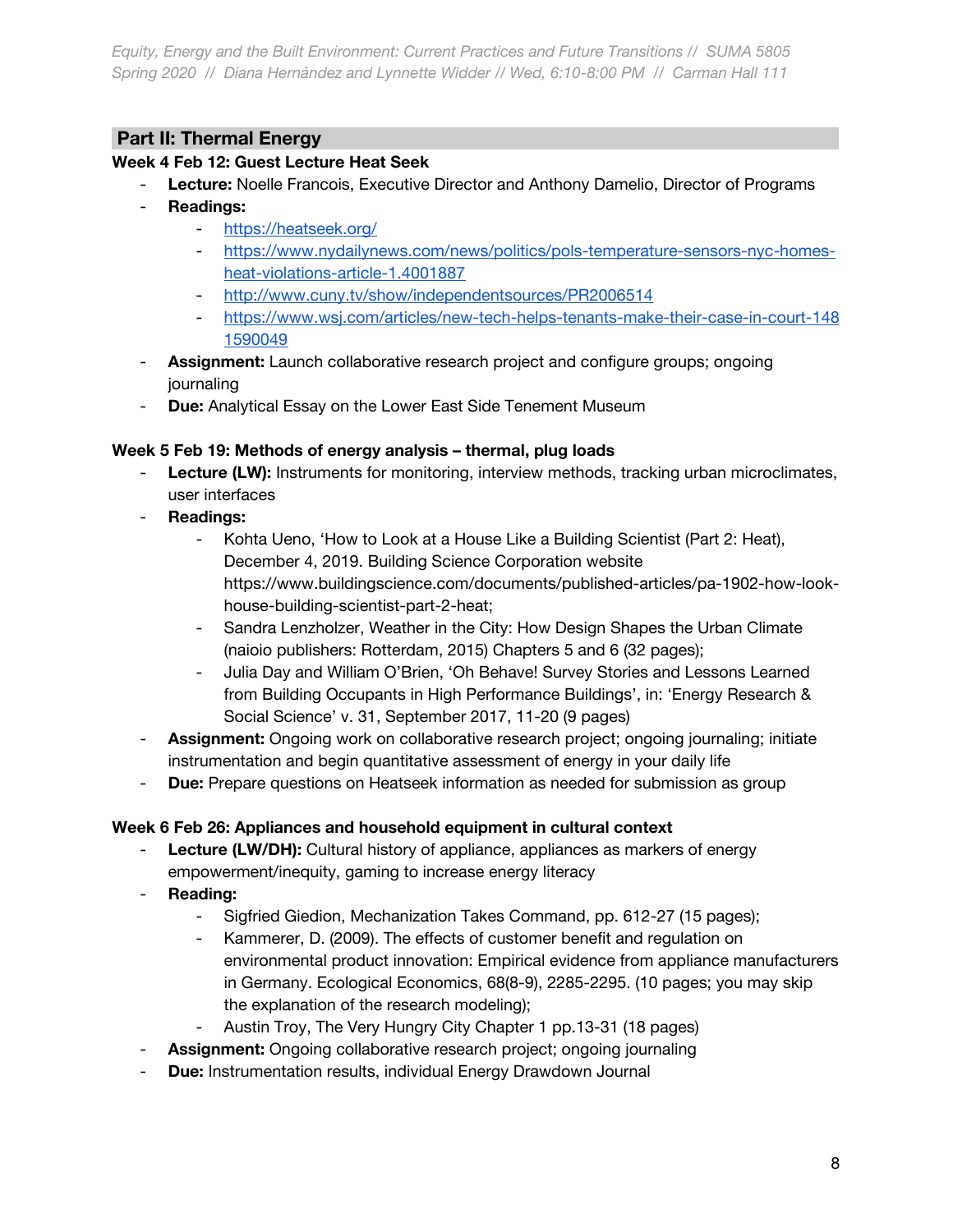# **Part III: Lighting \_**

## **Week 7 March 4: Lighting, Daylighting and Sustainable Architecture**

- Lecture (LW): Lighting Design principles, metrics and effects
- **Readings:**
	- Marilyne Andersen, 'Unweaving the Human Response in Daylight Design' (Building and Environment 91 (2015)) (13 pp);
	- Alison Kwok and Walter Grondzik, The Green Studio Handbook Chapter 4 Lighting pp. 79-125 (46 pp).
- **Assignment:** Begin comparative analysis of Heat Seeker case studies and journaling
- **Due:** Extracted information from individual Journal for group comparative work

## **Week 8 March 11: Lighting, Perception and Human health**

- Lecture (DH/ guest lecturer Micaela Martinez): Lighting sources and transitions, circadian rhythms and health benefits of daylighting
- **Readings:**
	- Reames, T. G., Reiner, M. A., & Stacey, M. B. (2018). An incandescent truth: Disparities in energy-efficient lighting availability and prices in an urban US county. Applied energy, 218, 95-103 (12 pp);
	- Dominoni, D. M., & Nelson, R. J. (2018). Artificial light at night as an environmental pollutant: An integrative approach across taxa, biological functions, and scientific disciplines. Journal of Experimental Zoology. Part A, Ecological and integrative physiology, 329(8-9), 387;
	- James, P., Bertrand, K. A., Hart, J. E., Schernhammer, E. S., Tamimi, R. M., & Laden, F. (2017). Outdoor light at night and breast cancer incidence in the Nurses' Health Study II. Environmental Health Perspectives, 125(8), 087010.
- Assignment: Ongoing work on journaling and comparative term project

## **March 16-22 Spring Break**

## **Week 9 March 25: Student Progress Report**

**Due:** In-class presentation of initial analysis and interview results from student working groups on thermal and energy journaling compared to information provided via Heat Seek

## **Week 10 April 1: Energy Policies to Address Equity**

- **Lecture (DH):** Policy Innovations on Energy in New York City and Beyond
- **Readings:**
	- Jenkins, K., McCauley, D., Heffron, R., Stephan, H., & Rehner, R. (2016). Energy justice: a conceptual review. Energy Research & Social Science, 11, 174-182. (12 pp);
	- Bouzarovski, S., & Simcock, N. (2017). Spatializing energy justice. Energy Policy, 107, 640-648. (8 pp);
	- Reames, T. G. (2016). Targeting energy justice: Exploring spatial, racial/ethnic and socioeconomic disparities in urban residential heating energy efficiency. Energy Policy, 97, 549-558. (11 pp);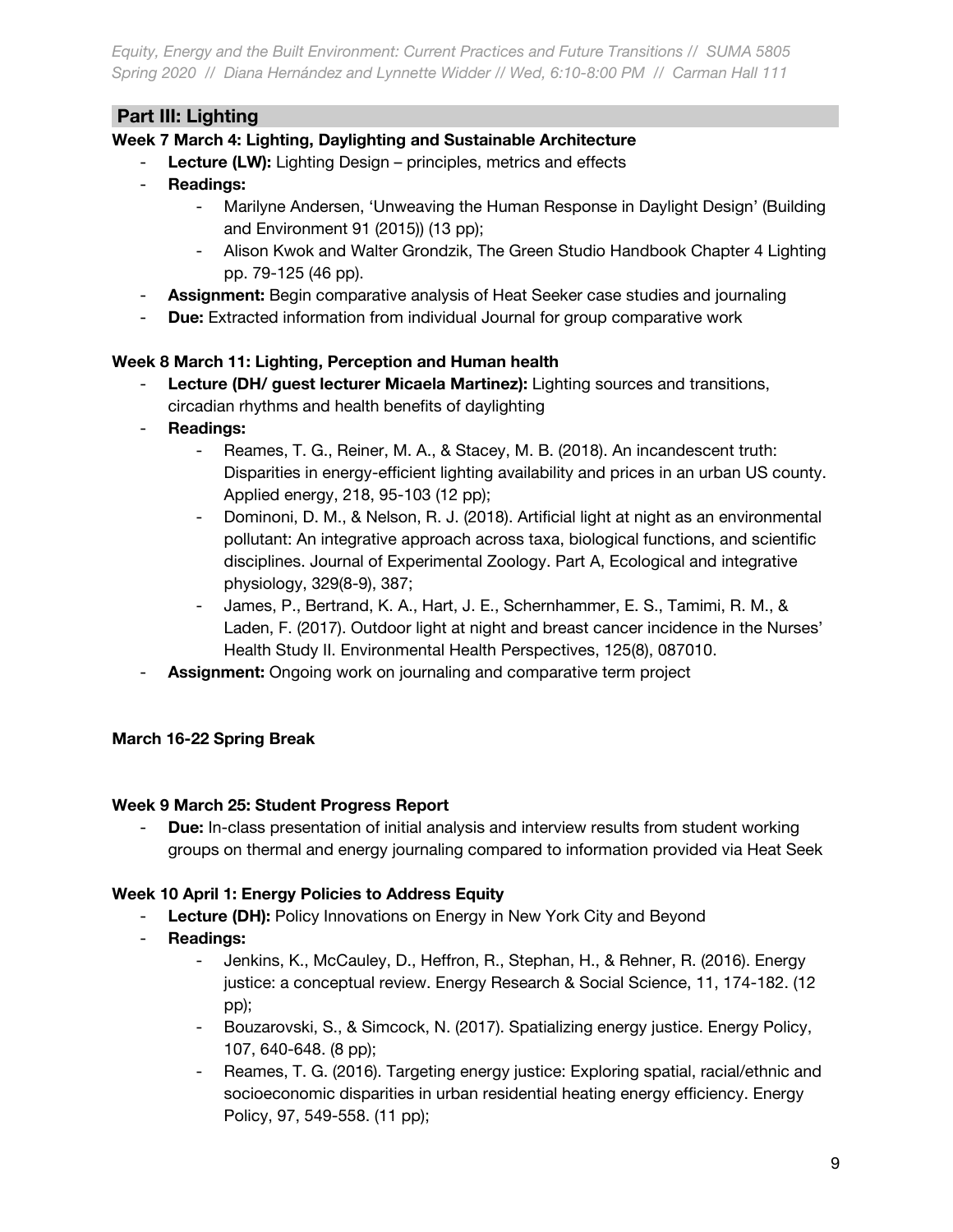- Lewis, J., Hernández, D., & Geronimus, A. T. (2019). Energy efficiency as energy justice: addressing racial inequities through investments in people and places. Energy Efficiency, 1-14 (14 pp)
- **Additional Readings:**
	- Carrión, D., Lee, W., & Hernández, D. (2018). Residual Inequity: Assessing the Unintended Consequences of New York City's Clean Heat Transition. International journal of environmental research and public health, 15(1), 117. (10 pages);
	- Bird, S., & Hernandez, D. (2012). Policy options for the split incentive: Increasing energy efficiency for low-income renters. Energy Policy, 48, 506-514. (8 pages)
- **Due:** Draft Storyboard/powerpoint for final presentation

## **Week 11 April 8: Just Transition and Resilience**

- **- Lecture (DH, guest lecturer Liv Yoon)**
- **- Readings:**
	- **-** Hernández, D., Chang, D., Hutchinson, C., Hill, E., Almonte, A., Burns, R., ... & Evans, D. (2018). Public housing on the periphery: vulnerable residents and depleted resilience reserves post-Hurricane Sandy. Journal of urban health, 95(5), 703-715. (12 pp);
	- **-** Harrahill, K., & Douglas, O. (2019). Framework development for 'just transition' in coal producing jurisdictions. Energy Policy 134. [doi.org/10.1016/j.enpol.2019.110990](https://urldefense.proofpoint.com/v2/url?u=http-3A__doi.org_10.1016_j.enpol.2019.110990&d=DwMFaQ&c=G2MiLlal7SXE3PeSnG8W6_JBU6FcdVjSsBSbw6gcR0U&r=tZjV3G5cIG_X2J8oq3XdvgATHT4eEPB4WpK6_6jJoSw&m=asoNvDh6IKIfGg4SErTuXJs1ClO-mO6tAjcRuM6XJM4&s=opty_x4vHyE8VdiBp4Na2LoX-TdUZKOU6XhRQrOOkRw&e=);
	- **-** Healy, N., & Barry, J. (2017). Politicizing energy justice and energy system transitions: Fossil fuel divestment and a "just transition." Energy Policy 108[.](https://urldefense.proofpoint.com/v2/url?u=http-3A__doi.org_10.1016_j.enpol.2017.06.014&d=DwMFaQ&c=G2MiLlal7SXE3PeSnG8W6_JBU6FcdVjSsBSbw6gcR0U&r=tZjV3G5cIG_X2J8oq3XdvgATHT4eEPB4WpK6_6jJoSw&m=asoNvDh6IKIfGg4SErTuXJs1ClO-mO6tAjcRuM6XJM4&s=IvdxUNEh4plxkeStB7ETneyklv2uA5BUS1-3HSouxaA&e=) [doi.org/10.1016/j.enpol.2017.06.014](https://urldefense.proofpoint.com/v2/url?u=http-3A__doi.org_10.1016_j.enpol.2017.06.014&d=DwMFaQ&c=G2MiLlal7SXE3PeSnG8W6_JBU6FcdVjSsBSbw6gcR0U&r=tZjV3G5cIG_X2J8oq3XdvgATHT4eEPB4WpK6_6jJoSw&m=asoNvDh6IKIfGg4SErTuXJs1ClO-mO6tAjcRuM6XJM4&s=IvdxUNEh4plxkeStB7ETneyklv2uA5BUS1-3HSouxaA&e=)
- **- Assignment:** Workshop on term project

#### **Week 12 April 15: Heat and the City**

- **Guest Lecture:** Sonal Jessel WE ACT for Environmental Justice<https://www.weact.org/campaigns/heat-health-equity/>
- **- Readings:**
	- **-** Klinenberg, E. (1999). Denaturalizing disaster: A social autopsy of the 1995 Chicago heat wave. Theory and society, 28(2), 239-295.
	- **-** <https://www.nytimes.com/2019/05/24/health/climate-change-elderly.html>
	- **-** <https://www.wnyc.org/story/life-new-york-public-housing-no-air-conditioning/>
	- **-** [https://www.npr.org/2019/09/03/754044732/as-rising-heat-bakes-u-s-cities-the-po](https://www.npr.org/2019/09/03/754044732/as-rising-heat-bakes-u-s-cities-the-poor-often-feel-it-most) [or-often-feel-it-most](https://www.npr.org/2019/09/03/754044732/as-rising-heat-bakes-u-s-cities-the-poor-often-feel-it-most)
- **- Assignment:** Workshop on term project

#### **Week 13 April 22: Guest Lecture**

- **Lecture: Prof. Forrest Meggers,** Princeton University School of Architecture and Andlinger Center for Energy and the Environment
- **Readings:** TBD
- Assignment: Workshop on term project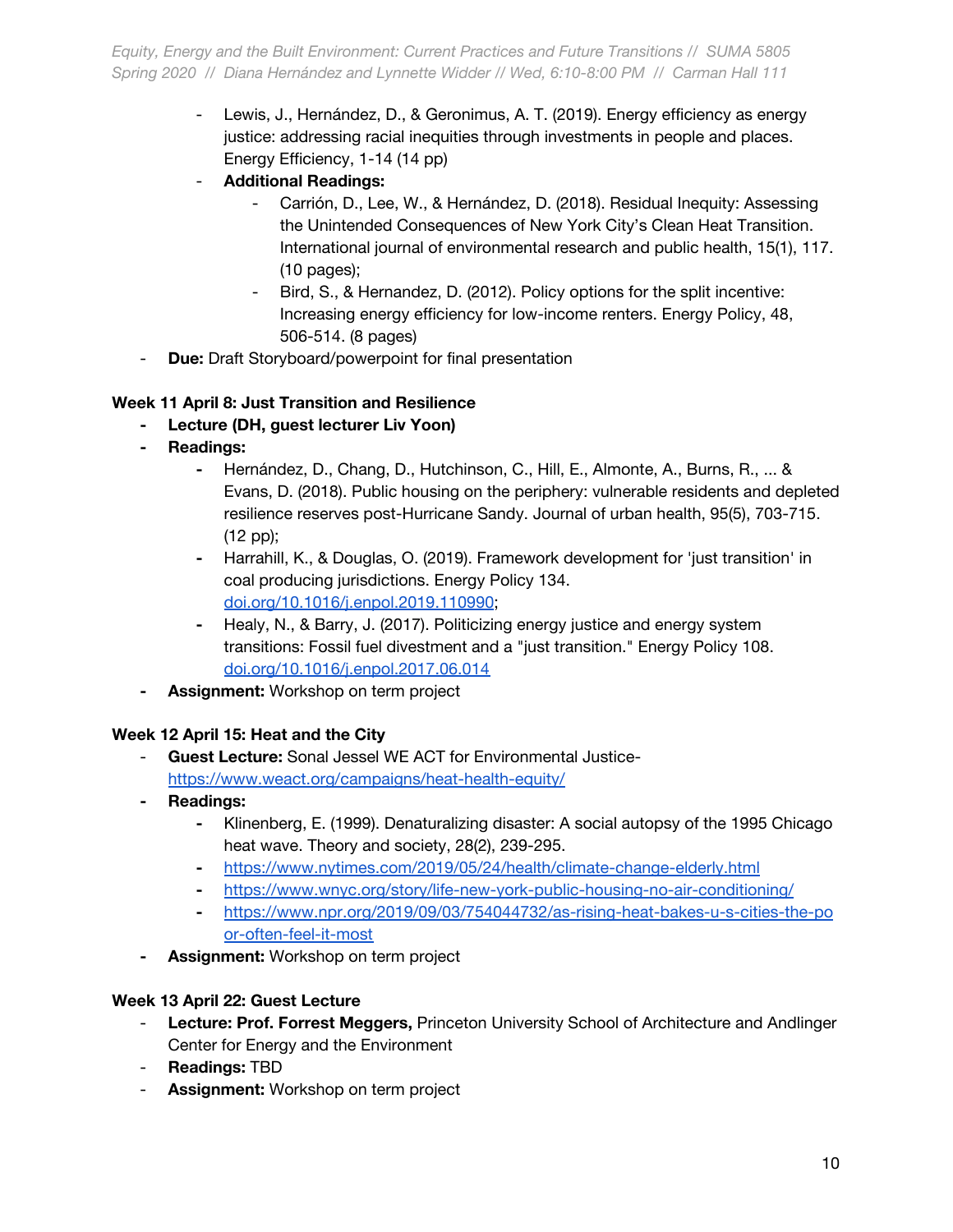#### **Week 14 April 29: Student Presentations**

**Due May 5th :** Final individual journals and final slidedecks for grading

# **Biographies of Guest Lecturers \_**

#### **Sonja Jessel \_**

As one of WE ACT's Policy and Advocacy Coordinators, Sonal works to advance the organization's policy agenda at the local, state, regional, and national level, and leads the Northern Manhattan Climate Action (NMCA) Plan. Prior to joining WE ACT, she conducted research in energy insecurity, housing, and public health at Columbia University, and coordinated clinical trials at Weill Cornell Medicine. With roots in California and Connecticut, Sonal has an MPH in Population and Family Health with a concentration in Climate and Health from Columbia University's Mailman School of Public Health, and a BA in Organismal Biology from Pitzer College, in California. Her interest is focused on the intersection of environmental and social justice, health, and policy.

### **Micaela Martinez \_**

Dr. Martinez is an infectious disease ecologist. Her primary focus is understanding the drivers that shape seasonality in infectious disease systems, with particular interest in the impact of biological rhythms (i.e., circadian and circannual rhythms) on disease. Her current projects aim to inform vaccination policy by revealing how demographic, physiological, and environmental factors intersect in epidemic-prone disease systems, including poliomyelitis, measles, and chickenpox. Dr. Martinez also conducts research on maternal immunity in infants and is building a statistical inference pipeline for studying vaccine modes of action. She utilizes cutting-edge statistical inference techniques and mathematical models to couple disease incidence data with clinical data to gain insight into the transmission dynamics of disease.

#### **Forrest Meggers \_**

In 2013 Dr. Forrest Meggers came to Princeton jointly appointed in the School of Architecture and the new Andlinger Center for Energy and Environment. He founded and directs CHAOS (Cooling and Heating for Architecturally Optimized Systems) Lab where he and his research team investigate alternative thermal paradigms to engage architecture and maximize performance. He has been awarded funding at Princeton for several "Campus as a Lab" projects and for several technology innovations. He has grants fro NSF, DOE, and ARM, and he collaborates with industry. He has several patents and founded the spinoff Hearth Labs to develop his SMART sensor technology to improve thermostats. He was previously in Singapore as Assistant Professor in the Dept. of Architecture at the National University of Singapore where he had traveled initially as a senior researcher and research module coordinator in the Singapore-ETH Centre's Future Cities Laboratory. He has degrees from Mechanical Engineering (BSE), Environmental Engineering (MS), and Architecture (Dr Sc.). His fields of knowledge include building systems design and integration; sustainable systems; renewable energy; radiant systems, desiccants, exergy analysis; geothermal; seasonal energy storage; building materials; thermodynamics and heat transfer; and heat pumps.